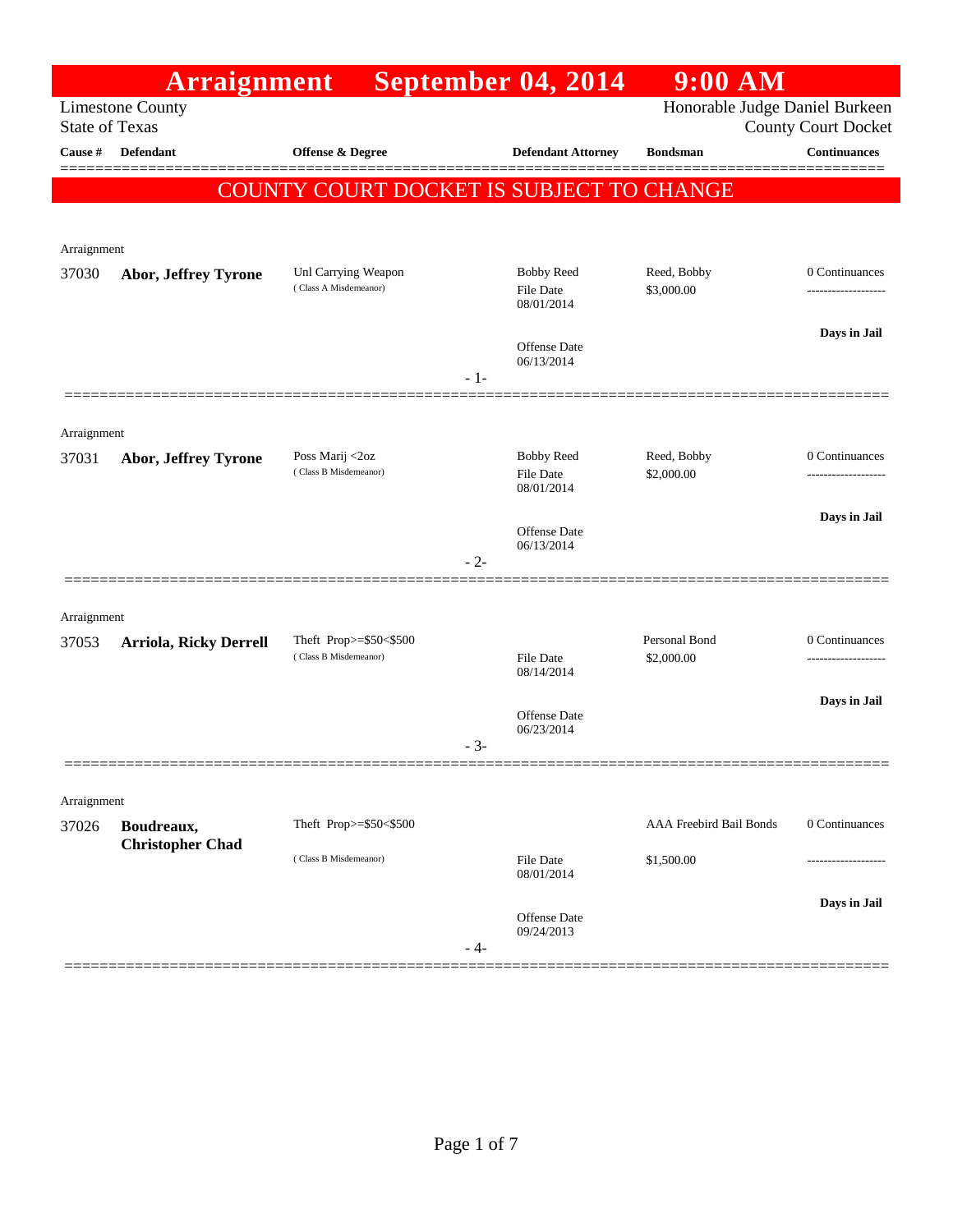|                       | <b>Arraignment</b>         |                                                             |       | September 04, 2014                | $9:00$ AM                          |                                     |
|-----------------------|----------------------------|-------------------------------------------------------------|-------|-----------------------------------|------------------------------------|-------------------------------------|
| <b>State of Texas</b> | <b>Limestone County</b>    |                                                             |       |                                   | Honorable Judge Daniel Burkeen     | <b>County Court Docket</b>          |
| Cause #               | Defendant                  | <b>Offense &amp; Degree</b>                                 |       | <b>Defendant Attorney</b>         | <b>Bondsman</b>                    | <b>Continuances</b>                 |
|                       |                            | COUNTY COURT DOCKET IS SUBJECT TO CHANGE                    |       |                                   |                                    |                                     |
| Arraignment           |                            |                                                             |       |                                   |                                    |                                     |
| 37029                 | <b>Brewer, Christopher</b> | Theft Prop>=\$50<\$500                                      |       | Benjie Reed                       | Reed, Benjie                       | 0 Continuances                      |
|                       | Adam                       | (Class B Misdemeanor)                                       |       | File Date<br>08/01/2014           | \$1,000.00                         |                                     |
|                       |                            |                                                             | $-5-$ | <b>Offense Date</b><br>06/23/2014 |                                    | Days in Jail                        |
|                       |                            |                                                             |       |                                   |                                    |                                     |
| Arraignment<br>29473  | Dow, Frichard Dov          | Theft $>=$ \$20 $<$ \$500 By Check<br>(Class B Misdemeanor) |       | File Date                         | Don Tutor Bail Bonds<br>\$1,000.00 | 0 Continuances<br>----------------- |
|                       |                            |                                                             |       | 09/21/2004                        |                                    |                                     |
|                       |                            |                                                             |       | <b>Offense Date</b><br>08/23/2003 |                                    | Days in Jail                        |
|                       |                            |                                                             | $-6-$ |                                   |                                    |                                     |
| Arraignment           |                            |                                                             |       |                                   |                                    |                                     |
| 37043                 | Drew, Devante              | Poss Marij <2oz                                             |       |                                   | Personal Bond                      | 0 Continuances                      |
|                       | <b>Deshawn</b>             | (Class B Misdemeanor)                                       |       | File Date<br>08/05/2014           | \$2,000.00                         |                                     |
|                       |                            |                                                             | $-7-$ | <b>Offense</b> Date<br>07/31/2014 |                                    | Days in Jail                        |
| Arraignment           |                            |                                                             |       |                                   |                                    |                                     |
| 37037                 | Duke, Elizabeth<br>Lavaun  | Poss Marij <2oz                                             |       | Justin Reed                       | Reed, Justin                       | 0 Continuances                      |
|                       |                            | (Class B Misdemeanor)                                       |       | File Date<br>08/05/2014           | \$1,000.00                         | -------------                       |
|                       |                            |                                                             | $-8-$ | Offense Date<br>06/28/2014        |                                    | Days in Jail                        |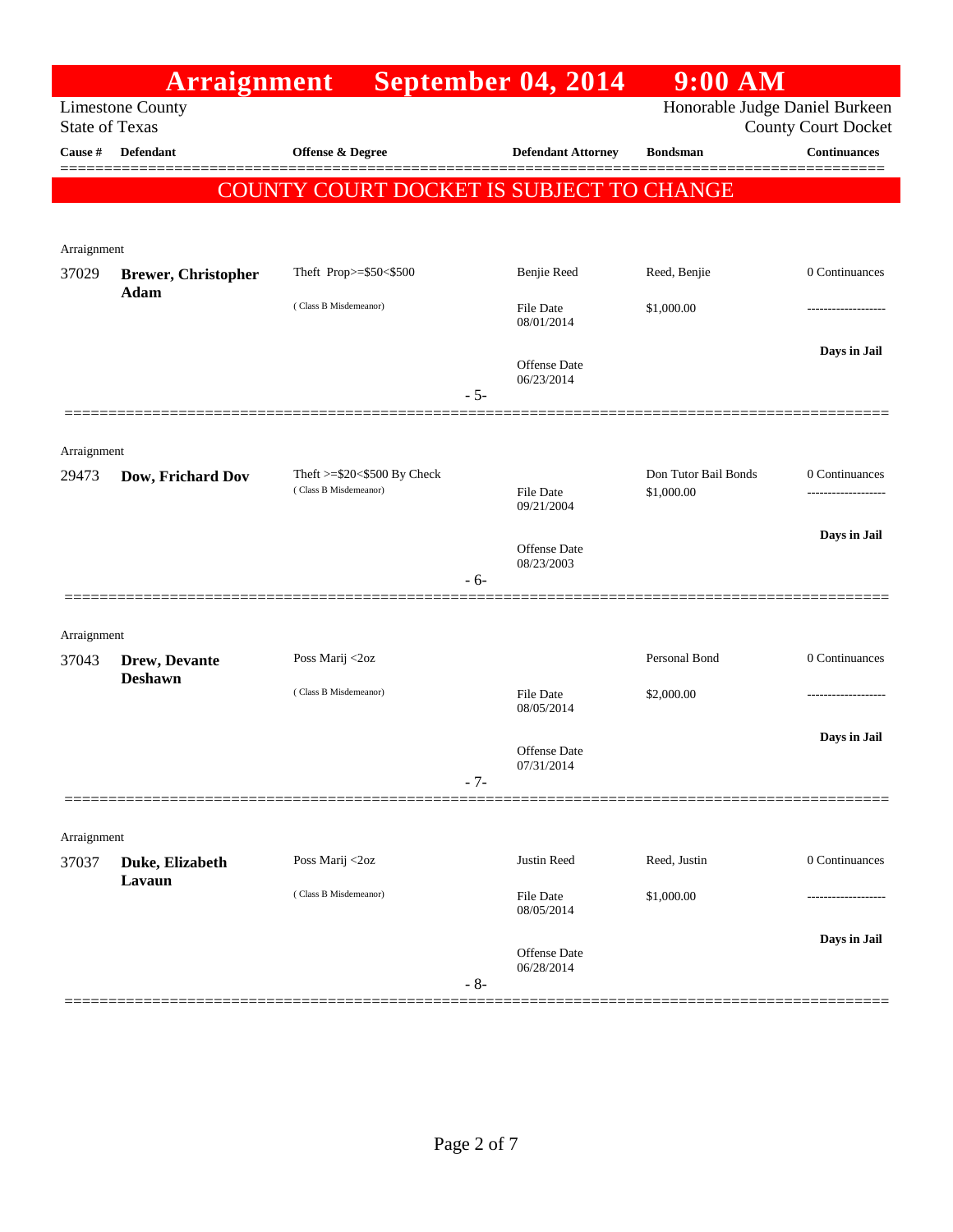|                       | <b>Arraignment</b>               |                                                 | September 04, 2014                | 9:00 AM                        |                            |
|-----------------------|----------------------------------|-------------------------------------------------|-----------------------------------|--------------------------------|----------------------------|
| <b>State of Texas</b> | <b>Limestone County</b>          |                                                 |                                   | Honorable Judge Daniel Burkeen | <b>County Court Docket</b> |
| Cause #               | <b>Defendant</b>                 | <b>Offense &amp; Degree</b>                     | <b>Defendant Attorney</b>         | <b>Bondsman</b>                | <b>Continuances</b>        |
|                       |                                  |                                                 |                                   |                                |                            |
|                       |                                  | COUNTY COURT DOCKET IS SUBJECT TO CHANGE        |                                   |                                |                            |
|                       |                                  |                                                 |                                   |                                |                            |
| Arraignment<br>37045  | Evans, Alivia Arlette            | Theft Prop>=\$50<\$500                          | <b>Bobby Reed</b>                 | Reed, Bobby                    | 0 Continuances             |
|                       |                                  | (Class B Misdemeanor)                           | <b>File Date</b><br>08/06/2014    | \$1,000.00                     | ------------------         |
|                       |                                  |                                                 |                                   |                                | Days in Jail               |
|                       |                                  |                                                 | <b>Offense Date</b><br>06/25/2014 |                                |                            |
|                       |                                  | $-9-$                                           |                                   |                                |                            |
|                       |                                  |                                                 |                                   |                                |                            |
| Arraignment<br>37044  | Gray, Darin Dionta               | Assault Causes Bodily Injury Family             |                                   |                                | 0 Continuances             |
|                       |                                  | Violence<br>(Class A Misdemeanor)               | <b>File Date</b>                  |                                |                            |
|                       |                                  |                                                 | 08/05/2014                        |                                |                            |
|                       |                                  |                                                 | <b>Offense Date</b>               |                                | Days in Jail               |
|                       |                                  | $-10-$                                          | 06/04/2014                        |                                |                            |
|                       |                                  |                                                 |                                   |                                |                            |
| Arraignment           |                                  |                                                 |                                   |                                |                            |
| 37050                 | Harris, Anthony                  | Assault Causes Bodily Injury Family<br>Violence |                                   | County Bail Bonds              | 0 Continuances             |
|                       | Wayne                            | (Class A Misdemeanor)                           | <b>File Date</b><br>08/11/2014    | \$3,000.00                     | ----------------           |
|                       |                                  |                                                 |                                   |                                | Days in Jail               |
|                       |                                  |                                                 | Offense Date<br>05/17/2014        |                                |                            |
|                       |                                  | $-11-$                                          |                                   |                                |                            |
|                       |                                  |                                                 |                                   |                                |                            |
| Arraignment           |                                  |                                                 |                                   |                                |                            |
| 37064                 | Hayden, Vanessa<br><b>Nicole</b> | Theft Prop \$50<\$500 Enh                       |                                   | County Bail Bonds              | 0 Continuances             |
|                       |                                  | (Class A Misdemeanor)                           | <b>File Date</b><br>08/19/2014    | \$3,000.00                     |                            |
|                       |                                  |                                                 |                                   |                                | Days in Jail               |
|                       |                                  |                                                 | Offense Date<br>01/11/2014        |                                |                            |
|                       |                                  | $-12-$                                          |                                   |                                |                            |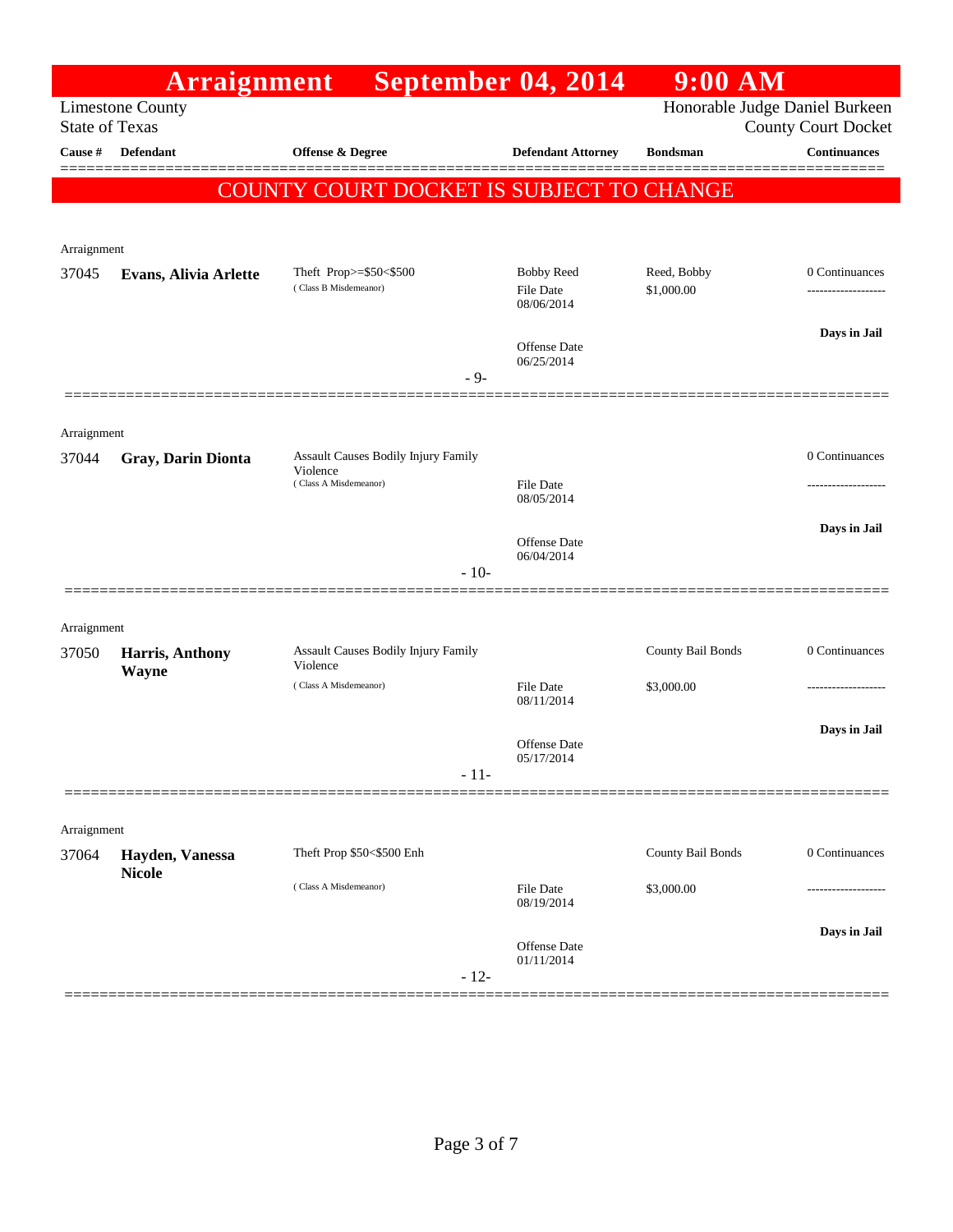|                       | <b>Arraignment</b>               |                                               |        | September 04, 2014                | $9:00$ AM                   |                                    |
|-----------------------|----------------------------------|-----------------------------------------------|--------|-----------------------------------|-----------------------------|------------------------------------|
|                       | Limestone County                 |                                               |        |                                   |                             | Honorable Judge Daniel Burkeen     |
| <b>State of Texas</b> |                                  |                                               |        |                                   |                             | <b>County Court Docket</b>         |
| Cause #               | Defendant                        | Offense & Degree                              |        | <b>Defendant Attorney</b>         | <b>Bondsman</b>             | <b>Continuances</b>                |
|                       |                                  | COUNTY COURT DOCKET IS SUBJECT TO CHANGE      |        |                                   |                             |                                    |
|                       |                                  |                                               |        |                                   |                             |                                    |
| Arraignment           |                                  |                                               |        |                                   |                             |                                    |
| 37057                 | Johnson, Bayne                   | <b>Assault Causes Bodily Injury Family</b>    |        | Benjie Reed                       | Reed, Benjie                | 0 Continuances                     |
|                       | <b>Fredric</b>                   | Violence<br>(Class A Misdemeanor)             |        | <b>File Date</b><br>08/14/2014    | \$5,000.00                  |                                    |
|                       |                                  |                                               |        | <b>Offense Date</b><br>06/06/2014 |                             | Days in Jail                       |
|                       |                                  |                                               | $-13-$ |                                   |                             |                                    |
|                       |                                  |                                               |        |                                   |                             |                                    |
| Arraignment           |                                  |                                               |        |                                   |                             |                                    |
| 37058                 | Johnson, Bayne<br><b>Fredric</b> | Interfer W/Emergency Call                     |        | Benjie Reed                       | Reed, Benjie                | 0 Continuances                     |
|                       |                                  | (Class A Misdemeanor)                         |        | File Date<br>08/14/2014           | \$5,000.00                  |                                    |
|                       |                                  |                                               |        | <b>Offense Date</b><br>06/06/2014 |                             | Days in Jail                       |
|                       |                                  |                                               | $-14-$ |                                   |                             |                                    |
|                       |                                  |                                               |        |                                   |                             |                                    |
| Arraignment           |                                  |                                               |        |                                   | County Bail Bonds           | 0 Continuances                     |
| 37005                 | Kinney, Kenneth<br>Dewayne, Jr.  | Theft Prop>=\$50<\$500                        |        |                                   |                             |                                    |
|                       |                                  | (Class B Misdemeanor)                         |        | <b>File Date</b><br>06/30/2014    | \$1,000.00                  |                                    |
|                       |                                  |                                               |        |                                   |                             | Days in Jail                       |
|                       |                                  |                                               |        | Offense Date<br>06/05/2014        |                             |                                    |
|                       |                                  |                                               | $-15-$ |                                   |                             |                                    |
|                       |                                  |                                               |        |                                   |                             |                                    |
| Arraignment           |                                  |                                               |        |                                   |                             |                                    |
| 37049                 | Lamb, Jamie Janell               | Theft Prop <\$50 Enh<br>(Class B Misdemeanor) |        | <b>File Date</b><br>08/08/2014    | Personal Bond<br>\$2,000.00 | 0 Continuances<br>---------------- |
|                       |                                  |                                               |        |                                   |                             | Days in Jail                       |
|                       |                                  |                                               | $-16-$ | Offense Date<br>06/12/2014        |                             |                                    |
|                       |                                  |                                               |        |                                   |                             |                                    |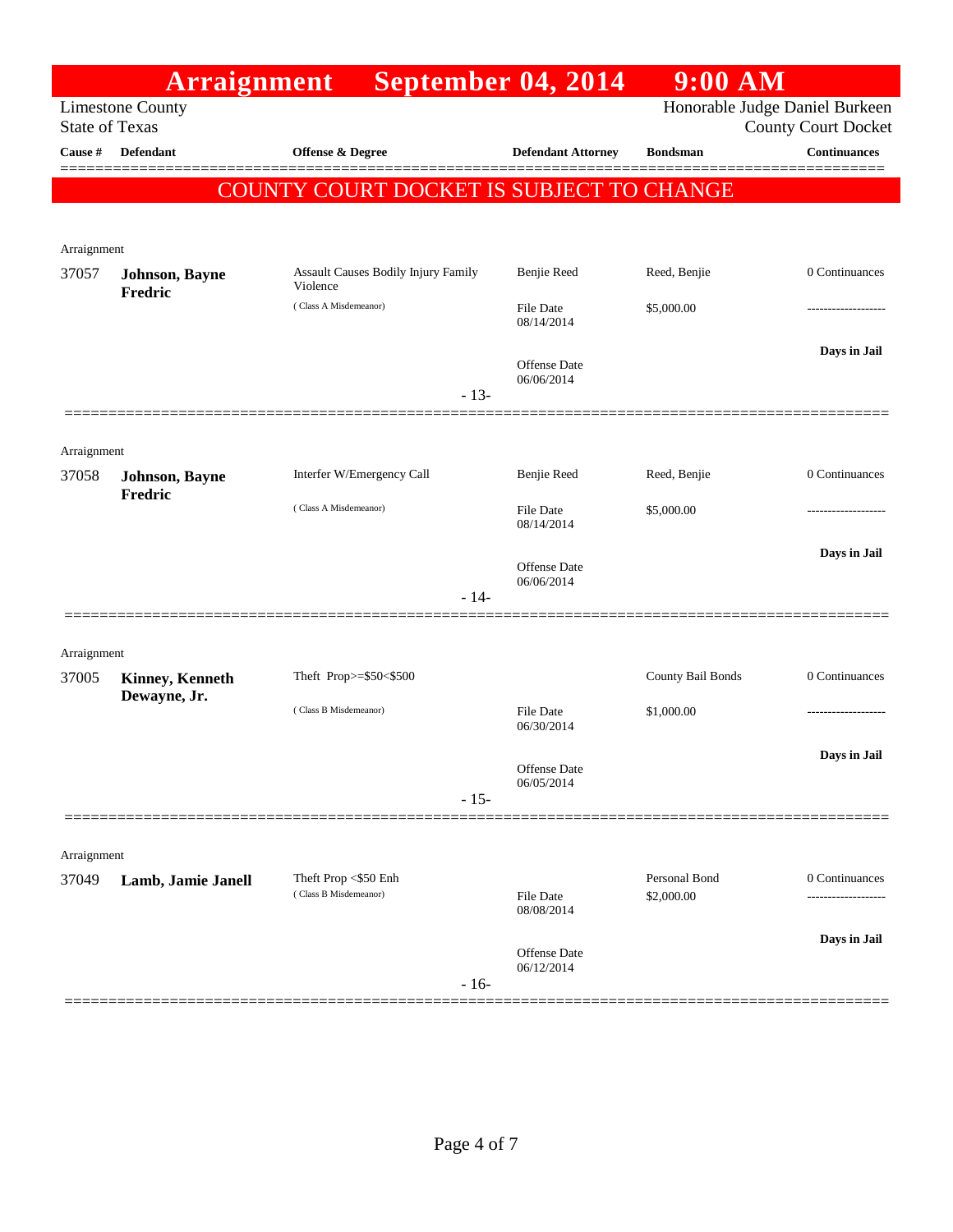|                       | <b>Arraignment</b>          |                                                          | September 04, 2014                     | $9:00$ AM                               |                                       |
|-----------------------|-----------------------------|----------------------------------------------------------|----------------------------------------|-----------------------------------------|---------------------------------------|
| <b>State of Texas</b> | <b>Limestone County</b>     |                                                          |                                        | Honorable Judge Daniel Burkeen          | <b>County Court Docket</b>            |
| Cause #               | Defendant                   | <b>Offense &amp; Degree</b>                              | <b>Defendant Attorney</b>              | <b>Bondsman</b>                         | <b>Continuances</b>                   |
|                       |                             | <b>COUNTY COURT DOCKET IS SUBJECT TO CHANGE</b>          |                                        |                                         |                                       |
|                       |                             |                                                          |                                        |                                         |                                       |
| Arraignment           |                             |                                                          |                                        |                                         |                                       |
| 36123                 | Langley, Amanda M.          | Theft Prop>=\$20<\$500 By Check<br>(Class B Misdemeanor) | <b>File Date</b><br>10/26/2012         | Ace Bail Bonds - Crockett<br>\$1,000.00 | 0 Continuances                        |
|                       |                             |                                                          | Offense Date<br>02/10/2011             |                                         | Days in Jail                          |
|                       |                             | $-17-$                                                   |                                        |                                         |                                       |
| Arraignment           |                             |                                                          |                                        |                                         |                                       |
| 37047                 | Lewis, Joshua Ray           | Theft Prop>=\$50<\$500<br>(Class B Misdemeanor)          | Justin Reed<br>File Date<br>08/08/2014 | Reed, Justin<br>\$2,000.00              | 0 Continuances<br>------------------- |
|                       |                             |                                                          |                                        |                                         | Days in Jail                          |
|                       |                             | $-18-$                                                   | Offense Date<br>06/09/2014             |                                         |                                       |
|                       |                             |                                                          |                                        |                                         |                                       |
| Arraignment<br>37061  | <b>Majors, Vintre Damon</b> | Interfer W/Emergency Call                                | Justin Reed                            | Reed, Justin                            | 0 Continuances                        |
|                       |                             | (Class A Misdemeanor)                                    | File Date<br>08/18/2014                | \$3,000.00                              |                                       |
|                       |                             |                                                          | Offense Date<br>06/23/2014             |                                         | Days in Jail                          |
|                       |                             | $-19-$                                                   |                                        |                                         |                                       |
|                       |                             |                                                          |                                        |                                         |                                       |
| Arraignment<br>37028  | McKenna, Sarah              | Theft Prop>=\$500<\$1,500                                | David Moore                            | <b>County Bail Bonds</b>                | 0 Continuances                        |
|                       | Linda                       | (Class A Misdemeanor)                                    | File Date<br>08/01/2014                | \$3,000.00                              |                                       |
|                       |                             | $-20-$                                                   | Offense Date<br>05/03/2014             |                                         | Days in Jail                          |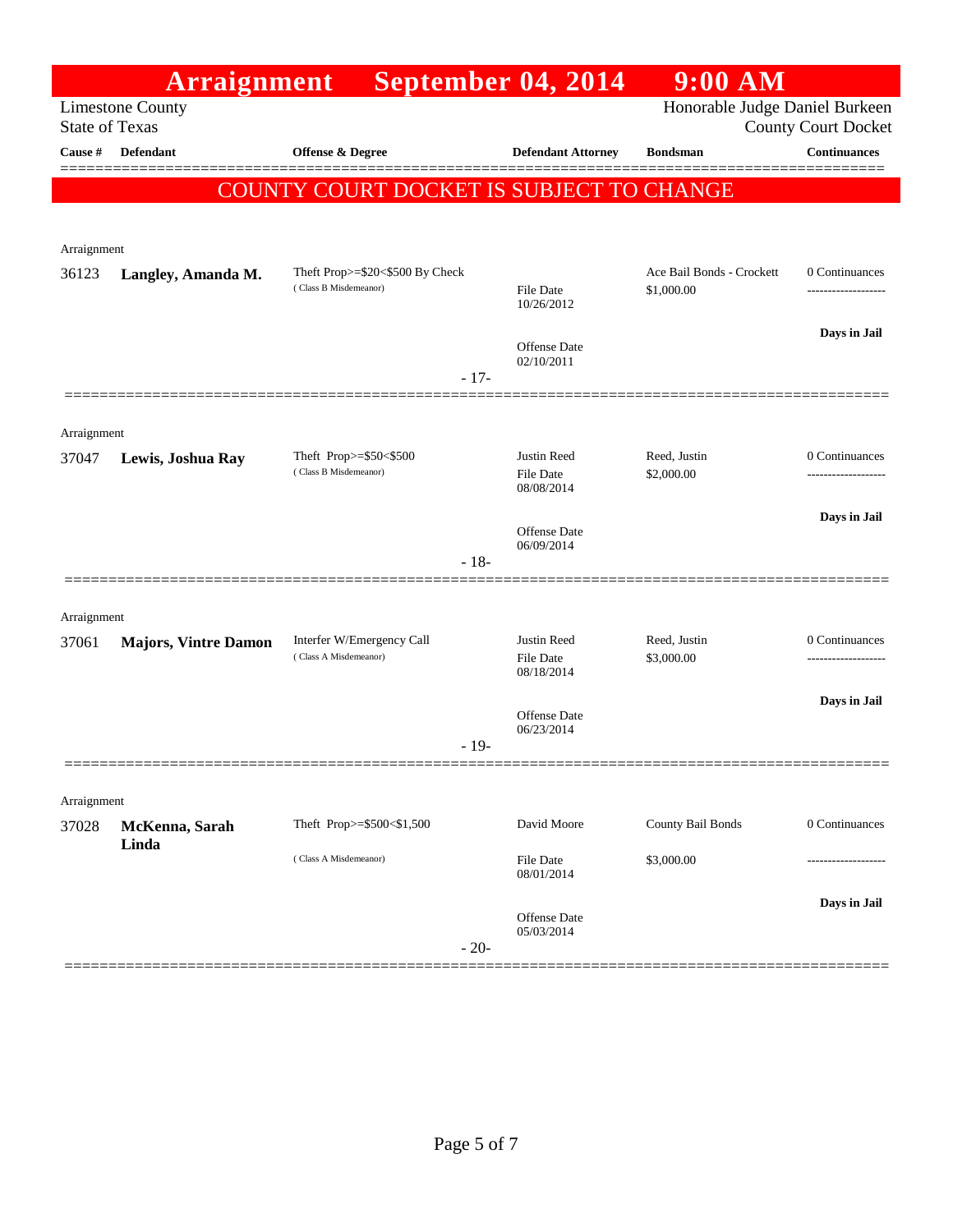|                       | <b>Arraignment</b>                         |                                                 |        | September 04, 2014                | $9:00$ AM                      |                                      |
|-----------------------|--------------------------------------------|-------------------------------------------------|--------|-----------------------------------|--------------------------------|--------------------------------------|
| <b>State of Texas</b> | <b>Limestone County</b>                    |                                                 |        |                                   | Honorable Judge Daniel Burkeen | <b>County Court Docket</b>           |
| Cause #               | <b>Defendant</b>                           | <b>Offense &amp; Degree</b>                     |        | <b>Defendant Attorney</b>         | <b>Bondsman</b>                | <b>Continuances</b>                  |
|                       |                                            | COUNTY COURT DOCKET IS SUBJECT TO CHANGE        |        |                                   |                                |                                      |
|                       |                                            |                                                 |        |                                   |                                |                                      |
| Arraignment           |                                            |                                                 |        |                                   |                                |                                      |
| 37042                 | <b>McNett, Leann Maree</b>                 | Theft Prop>=\$50<\$500<br>(Class B Misdemeanor) |        | <b>File Date</b><br>08/05/2014    | Personal Bond<br>\$1,000.00    | 0 Continuances<br>------------------ |
|                       |                                            |                                                 |        | <b>Offense Date</b><br>07/27/2014 |                                | Days in Jail                         |
|                       |                                            |                                                 | $-21-$ |                                   |                                |                                      |
|                       |                                            |                                                 |        |                                   |                                |                                      |
| Arraignment<br>37051  | Moyer, Jeffrey                             | Theft Prop>=\$500<\$1,500                       |        |                                   | County Bail Bonds              | 0 Continuances                       |
|                       | <b>Reginald</b>                            | (Class A Misdemeanor)                           |        | <b>File Date</b><br>08/13/2014    | \$3,000.00                     | -------------                        |
|                       |                                            |                                                 |        | <b>Offense Date</b>               |                                | Days in Jail                         |
|                       |                                            |                                                 | $-22-$ | 03/01/2014                        |                                |                                      |
|                       |                                            |                                                 |        |                                   |                                |                                      |
| Arraignment           |                                            |                                                 |        |                                   |                                |                                      |
| 37032                 | <b>Nichols, Britteny</b><br><b>Michele</b> | Assault Cause Bodily Inj.                       |        |                                   | Personal Bond                  | 0 Continuances                       |
|                       |                                            | (Class A Misdemeanor)                           |        | File Date<br>08/01/2014           | \$3,000.00                     |                                      |
|                       |                                            |                                                 |        | <b>Offense Date</b>               |                                | Days in Jail                         |
|                       |                                            |                                                 | $-23-$ | 07/01/2014                        |                                |                                      |
|                       |                                            |                                                 |        |                                   |                                |                                      |
| Arraignment           |                                            |                                                 |        |                                   |                                |                                      |
| 37033                 | <b>Nichols, Britteny</b><br><b>Michele</b> | Interfer W/Emergency Call                       |        |                                   | Personal Bond                  | 0 Continuances                       |
|                       |                                            | (Class A Misdemeanor)                           |        | <b>File Date</b><br>08/01/2014    | \$3,000.00                     | .                                    |
|                       |                                            |                                                 |        | Offense Date                      |                                | Days in Jail                         |
|                       |                                            |                                                 | $-24-$ | 07/01/2014                        |                                |                                      |